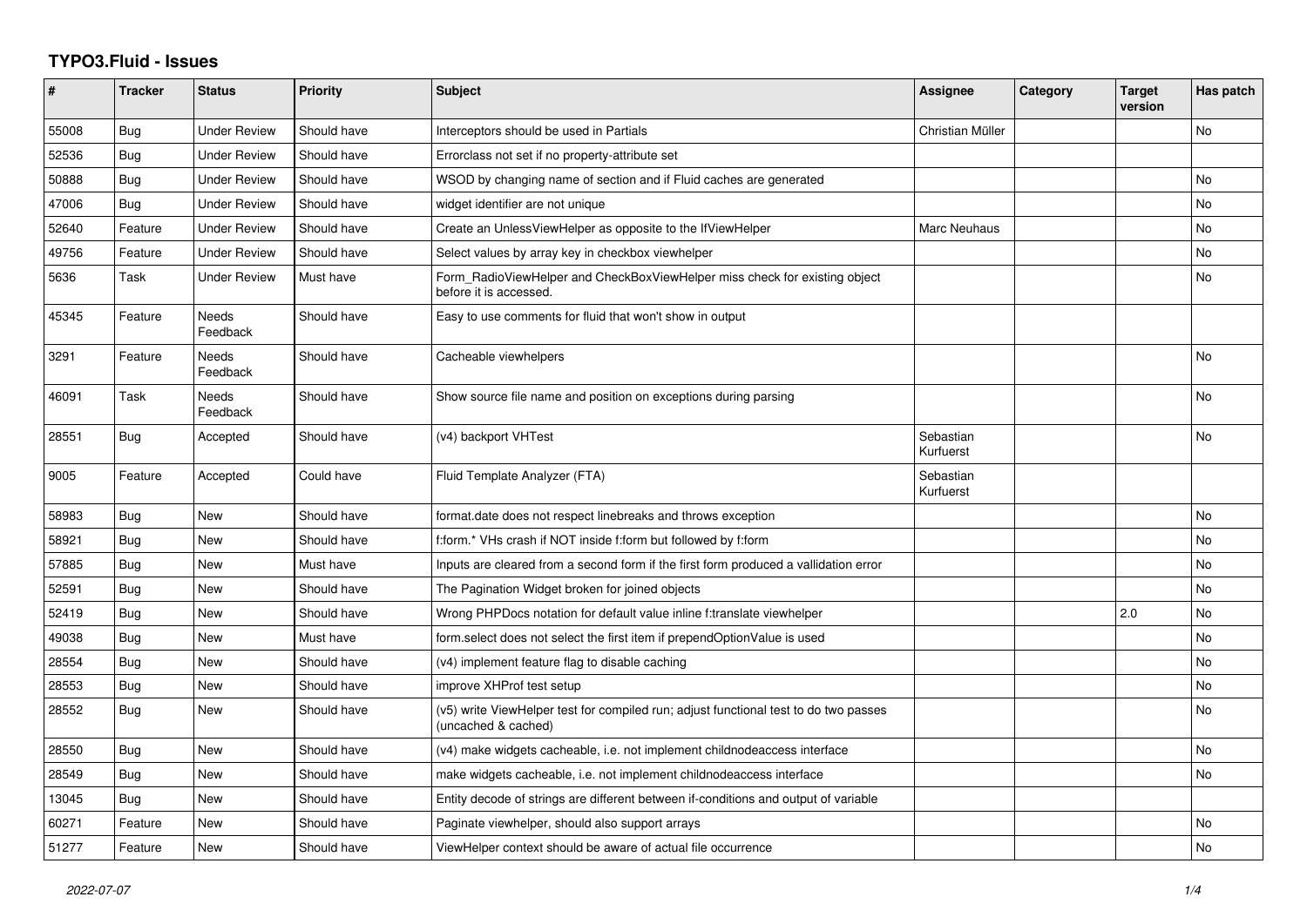| ∦     | <b>Tracker</b> | <b>Status</b>       | <b>Priority</b> | <b>Subject</b>                                                                                | <b>Assignee</b>        | Category | <b>Target</b><br>version | Has patch |
|-------|----------------|---------------------|-----------------|-----------------------------------------------------------------------------------------------|------------------------|----------|--------------------------|-----------|
| 48355 | Feature        | New                 | Could have      | Assign output of viewhelper to template variable for further processing.                      |                        |          |                          |           |
| 46545 | Feature        | New                 | Should have     | Better support for arrays in options of SelectViewHelper                                      |                        |          |                          | No        |
| 45153 | Feature        | New                 | Should have     | f:be.menus.actionMenuItem - Detection of the current select option is insufficient            |                        |          |                          | No        |
| 42397 | Feature        | New                 | Should have     | Missing viewhelper for general links                                                          |                        |          |                          | No        |
| 40081 | Feature        | New                 | Should have     | Allow assigned variables as keys in arrays                                                    |                        |          |                          | No        |
| 38130 | Feature        | <b>New</b>          | Should have     | Checkboxes and multiple select fields should have an assignable default value                 |                        |          |                          | No        |
| 37095 | Feature        | New                 | Should have     | It should be possible to set a different template on a Fluid TemplateView inside an<br>action | Christopher<br>Hlubek  |          |                          | No        |
| 36559 | Feature        | New                 | Could have      | New widget progress bar                                                                       |                        |          |                          | Yes       |
| 33215 | Feature        | New                 | Should have     | RFC: Dynamic values in ObjectAccess paths                                                     |                        |          |                          | No        |
| 9514  | Feature        | New                 | Should have     | Support explicit Array Arguments for ViewHelpers                                              |                        |          |                          |           |
| 56237 | Task           | New                 | Should have     | in-line (Condition) View Helpers should not evaluate on parsing                               |                        |          |                          | No        |
| 47669 | Task           | New                 | Should have     | FormViewHelper does not define the default request method                                     |                        |          |                          | No        |
| 43071 | Task           | <b>New</b>          | Should have     | Remove TOKENS for adding fallback teplates in B                                               |                        |          |                          | No.       |
| 42743 | Task           | New                 | Should have     | Remove inline style for hidden form fields                                                    |                        |          |                          | No        |
| 51239 | <b>Bug</b>     | <b>Under Review</b> | Must have       | AbstractViewHelper use incorrect method signature for "\$this->systemLogger->log()"           | Adrian Föder           | Core     |                          | Yes       |
| 46257 | Feature        | <b>Under Review</b> | Should have     | Add escape sequence support for Fluid                                                         |                        | Core     |                          | No        |
| 33394 | Feature        | Needs<br>Feedback   | Should have     | Logical expression parser for BooleanNode                                                     | Tobias Liebig          | Core     |                          | No        |
| 39990 | Bug            | New                 | Should have     | Same form twice in one template: hidden fields for empty values are only rendered<br>once     |                        | Core     |                          | No        |
| 33551 | Bug            | <b>New</b>          | Must have       | View helper values break out of a partial scope                                               | Sebastian<br>Kurfuerst | Core     |                          | No        |
| 27607 | Bug            | New                 | Must have       | Make Fluid comparisons work when first element is STRING, second is NULL.                     |                        | Core     |                          | No        |
| 12863 | Bug            | New                 | Should have     | Attributes of a viewhelper can't contain a '-'                                                | Sebastian<br>Kurfuerst | Core     |                          | No        |
| 3481  | Bug            | New                 | Should have     | Use ViewHelperVariableContainer in PostParseFacet                                             |                        | Core     |                          | No        |
| 62346 | Feature        | New                 | Could have      | f:comment should have high precende                                                           |                        | Core     | 3.x                      | No        |
| 30555 | Feature        | New                 | Could have      | Make TagBuilder more extensible                                                               |                        | Core     |                          | No        |
| 10472 | Feature        | New                 | Could have      | Fluid Standalone distribution                                                                 |                        | Core     |                          | No        |
| 7608  | Feature        | New                 | Could have      | Configurable shorthand/object accessor delimiters                                             |                        | Core     |                          | Yes       |
| 4704  | Feature        | New                 | Should have     | Improve parsing exception messages                                                            |                        | Core     |                          |           |
| 1907  | Feature        | New                 | Could have      | Default values for view helpers based on context                                              |                        | Core     |                          |           |
| 32035 | Task           | New                 | Should have     | Improve fluid error messages                                                                  |                        | Core     |                          | Yes       |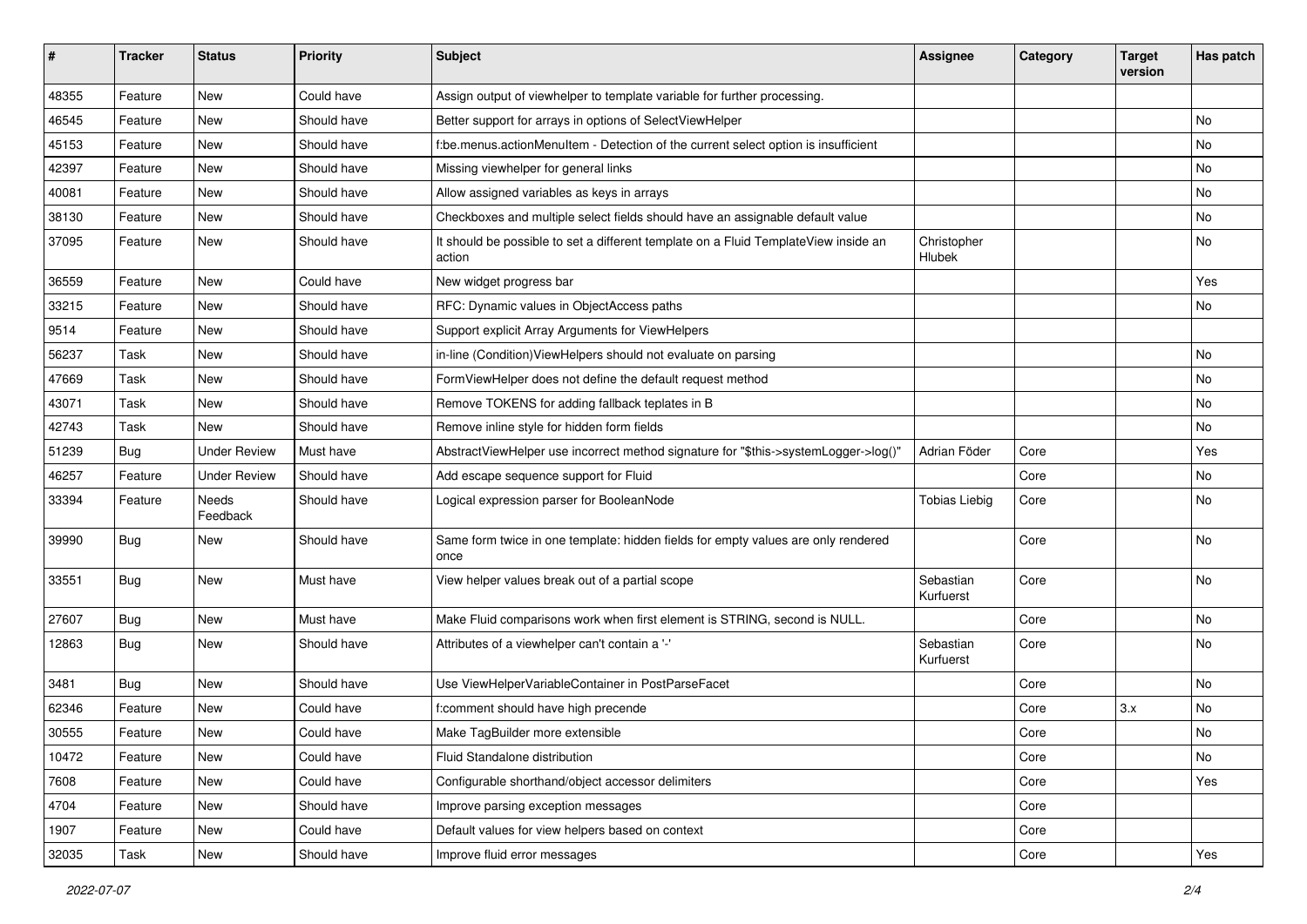| #     | <b>Tracker</b> | <b>Status</b>            | <b>Priority</b> | Subject                                                                          | <b>Assignee</b>             | Category           | <b>Target</b><br>version | Has patch     |
|-------|----------------|--------------------------|-----------------|----------------------------------------------------------------------------------|-----------------------------|--------------------|--------------------------|---------------|
| 46289 | Bug            | <b>Needs</b><br>Feedback | Should have     | Enable Escaping Interceptor in XML request format                                |                             | View               | 2.0.1                    | No            |
| 8989  | Feature        | Needs<br>Feedback        | Could have      | Search path for fluid template files                                             |                             | View               |                          | No            |
| 38369 | Bug            | New                      | Must have       | Resource ViewHelpers should not fall back to request package                     |                             | View               |                          | No            |
| 60181 | Feature        | New                      | Could have      | Caching mechanism for Fluid Views/Templates                                      |                             | View               |                          | No            |
| 45394 | Task           | New                      | Should have     | Forwardport Unit test for standalone view                                        |                             | View               |                          | No            |
| 43072 | Task           | New                      | Should have     | Remove TOKENS for adding templates fallback in Backporter                        |                             | View               |                          | No            |
| 65424 | Bug            | <b>Under Review</b>      | Should have     | SelectViewHelper must respect option(Value Label)Field for arrays                |                             | ViewHelpers        |                          | No            |
| 59057 | Bug            | Under Review             | Must have       | Hidden empty value fields shoud be disabled when related field is disabled       | <b>Bastian</b><br>Waidelich | ViewHelpers        |                          | No            |
| 44234 | Bug            | <b>Under Review</b>      | Should have     | selectViewHelper's sorting does not respect locale collation                     |                             | ViewHelpers        | 2.1                      | <b>No</b>     |
| 40998 | Bug            | Under Review             | Should have     | Missing parent request namespaces in form field name prefix                      | Sebastian<br>Kurfuerst      | <b>ViewHelpers</b> | 1.1.1                    | No            |
| 34682 | Bug            | <b>Under Review</b>      | Should have     | Radio Button missing checked on validation error                                 |                             | ViewHelpers        |                          | No            |
| 43346 | Feature        | <b>Under Review</b>      | Should have     | Allow property mapping configuration via template                                | Karsten<br>Dambekalns       | ViewHelpers        | 2.1                      | No            |
| 58862 | Bug            | Needs<br>Feedback        | Should have     | FormViewHelper doesn't accept NULL as value for \$arguments                      | Bastian<br>Waidelich        | ViewHelpers        |                          | Yes           |
| 36662 | Bug            | Needs<br>Feedback        | Should have     | Checked state isn't always correct when property is collection                   | Kevin Ulrich<br>Moschallski | ViewHelpers        | 1.1.1                    | No            |
| 33628 | Bug            | Needs<br>Feedback        | Must have       | Multicheckboxes (multiselect) for Collections don't work                         | Christian Müller            | ViewHelpers        |                          | No            |
| 8491  | Task           | Needs<br>Feedback        | Should have     | link.action and uri.action differ in absolute argument                           | Karsten<br>Dambekalns       | <b>ViewHelpers</b> |                          | No            |
| 5933  | Feature        | Accepted                 | Should have     | Optional section rendering                                                       | Sebastian<br>Kurfuerst      | ViewHelpers        |                          | No            |
| 60856 | Bug            | New                      | Must have       | Target attribute not supported by the form viewhelper                            |                             | ViewHelpers        |                          | Yes           |
| 54284 | Bug            | New                      | Should have     | Default Option for Switch/Case VH                                                |                             | ViewHelpers        |                          | No            |
| 49600 | Bug            | New                      | Should have     | f:form tag shown as a HTML on frontend                                           |                             | ViewHelpers        |                          | No            |
| 40064 | i Bug          | New                      | Must have       | Multiselect is not getting persisted                                             |                             | ViewHelpers        |                          | $\mathsf{No}$ |
| 37619 | Bug            | New                      | Should have     | Fatal Error when using variable in name attribute of Section ViewHelper          |                             | ViewHelpers        |                          | No            |
| 30937 | Bug            | New                      | Should have     | CropViewHelper stringToTruncate can't be supplied so it can't be easily extended |                             | ViewHelpers        |                          | Yes           |
| 8648  | Bug            | New                      | Should have     | format.crop ViewHelper should support all features of the crop stdWrap function  |                             | ViewHelpers        |                          | No            |
| 60003 | Feature        | New                      | Should have     | Add required-Attribute to f:form.password                                        |                             | ViewHelpers        |                          | No            |
| 51100 | Feature        | New                      | Must have       | Links with absolute URI should have the option of URI Scheme                     |                             | ViewHelpers        |                          | $\mathsf{No}$ |